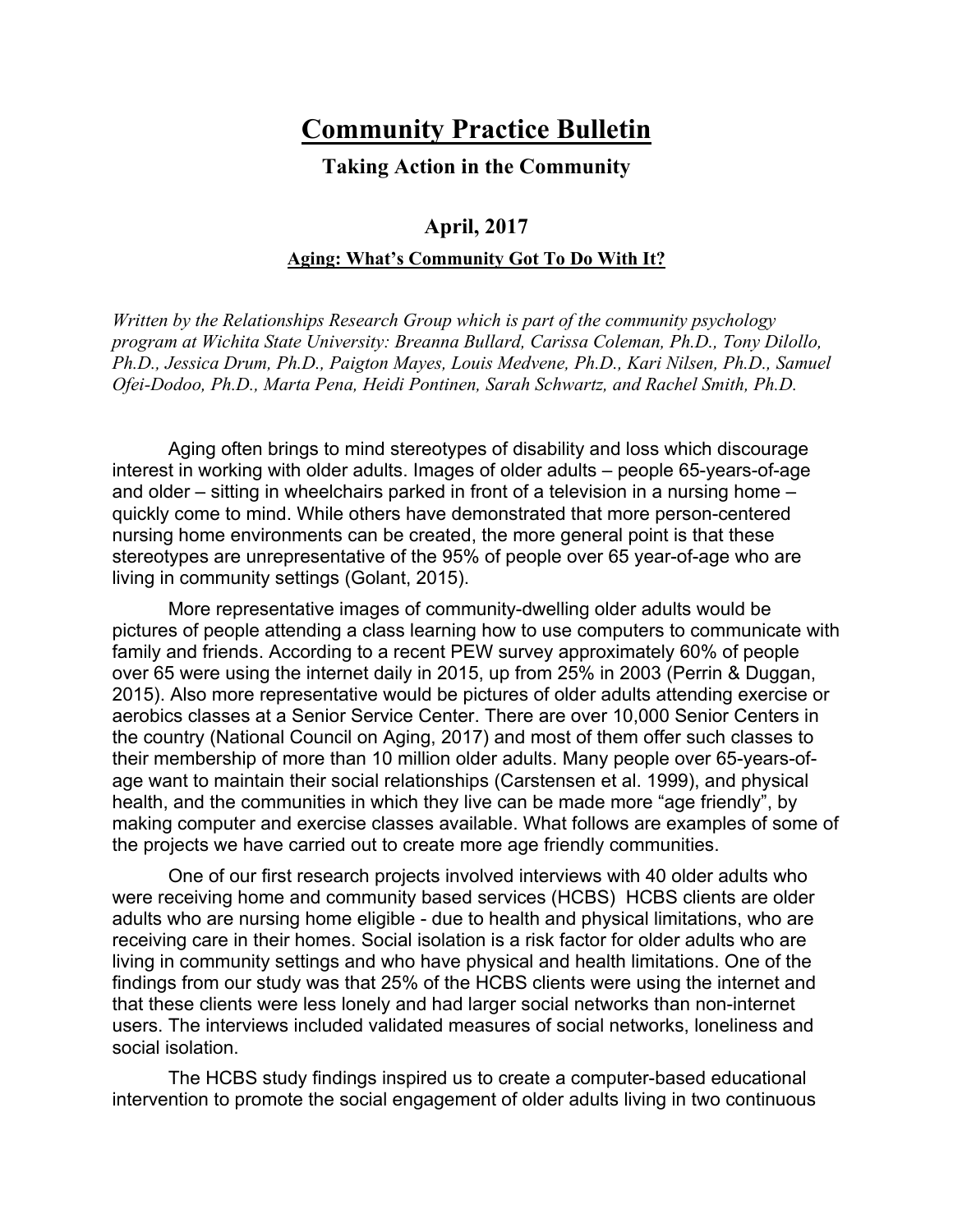care retirement communities (CCRCs). CCRCs are a private sector approach to providing a continuum of housing, social and nursing care, usually all in one location or campus. We partnered with Presbyterian Manors of Mid-America (PMMA), a corporation that operates 18 CCRC campuses. Teams of graduate and undergraduate community psychology students taught residents how to use a private social network, as well as the internet. As a result of the trainings residents were less lonely and had improved quality of life. The students' skills at engaging and developing relationships with older adults helped make this project a success. Following this project PMMA created a 3-semester paid practicum for one of the doctoral students to extend the computer education project to four campuses. The student gained experience in consulting with PMMA to increase its organizational capacity to offer educational programs in computer use.

We expanded our collaborative relationship with PMMA to include a second project in which a doctoral student interviewed 18 independent living residents about their "possible selves". Possible selves are cognitive representations of the self and what people hope to become or are afraid of becoming. Research has demonstrated that possible selves are related to behavior and goal achievement (Oyserman, Bybee & Terry, 2006). Residents' "hoped for" selves included the goals of becoming a better sculptor, creating needle-point family heirlooms, and playing golf once a week. As a

next step PMMA agreed to fund the doctoral student to work with residents this summer to help them develop strategies for achieving their hoped for selves and avoiding their feared selves. This student will be working in the role of a "coach" to help empower residents to achieve their goals, and to help PMMA expand its organizational capacity to promote residents' self-development and well-being.

A third example of creating a more age-friendly community involves a local Senior Services Center which funded a doctoral student to carry out surveys and focus groups in order to learn about the activities in which Center members participated and their motives for participating. The findings were that 85% of the members participated because the activities offered by the Centers – physical, social and educational - helped them remain independent, which was their most important goal. One of the faculty members in our group is a board member of Sr. Services and is working with the Senior Center to expand its current wellness and health promotion programs.

Each of these projects, in unique ways, is consistent with a body of research in life-span developmental psychology which focuses on the conditions under which people can age successfully – i.e. with a minimum of disease and disability and with the ability to maintain a sense of mattering and purpose (Baltes & Baltes, 1990; Rowe & Kahn, 1987, 2015). These conditions include communities which offer opportunities for physical, social, educational, cultural and spiritual activities.

Endorsing the concept of age-friendly cities and communities promoted by the World Health Organization (WHO, 2006), activists have used community-based participatory methods to create inter-organizational and inter-generational coalitions. Austin and colleagues' work in Calgary, Canada included programs that linked schoolage children to older adults for the purpose of snow removal on sidewalks and the creation of older adults' columns in local newspapers (Austin et al, 2005). Age-friendly